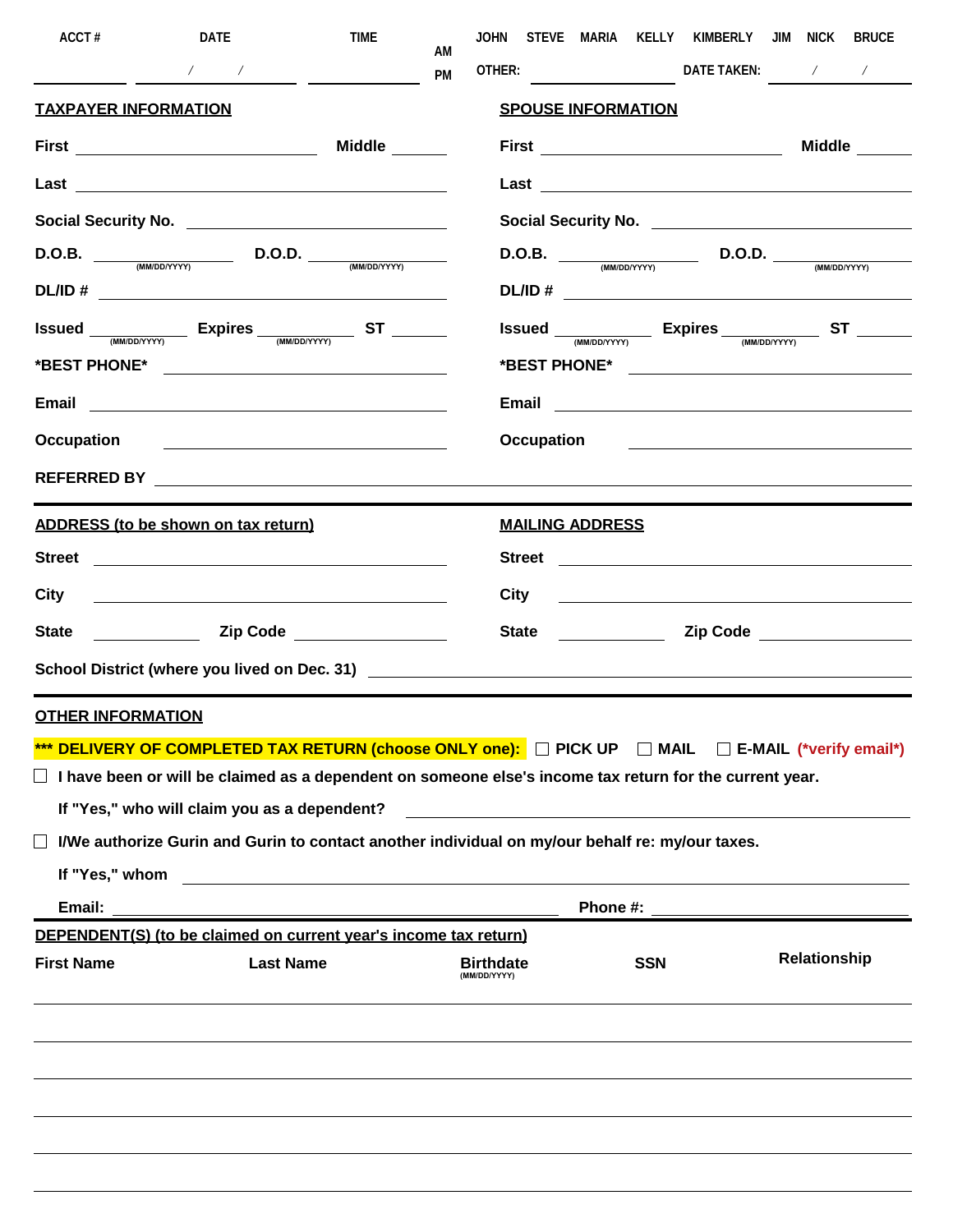| ACCT# | DATF | time                                       |                 |        |  | JOHN STEVE MARIA KELLY KIMBERLY JIM NICK BRUCE |  |  |
|-------|------|--------------------------------------------|-----------------|--------|--|------------------------------------------------|--|--|
|       |      | <b>Contract Contract Contract Contract</b> | ΑM<br><b>PM</b> | OTHER: |  | DATF TAKEN:                                    |  |  |

**PREPARER NOTE(S):**

| <b>VERIFIED BY:</b> |              |                   |                | <b>ESTIMATES</b>   |                   |
|---------------------|--------------|-------------------|----------------|--------------------|-------------------|
|                     | <b>SANDY</b> | 1ST \$            | <b>FEDERAL</b> | <b>STATE</b><br>\$ | <b>CITY</b><br>\$ |
| <b>FEDERAL</b>      | \$<br>\$     | 2ND \$            |                |                    | \$                |
| <b>STATE</b>        | \$<br>S      | 3RD \$            |                | \$                 | \$                |
| <b>CITY</b>         | \$           | 4TH \$            |                | \$                 | \$                |
|                     |              |                   |                |                    |                   |
|                     |              | Internal Use Only |                | <b>PRICE: \$</b>   |                   |
|                     |              |                   | <b>FEDERAL</b> | -\$                | \$                |
| CLIENT SINCE:       |              |                   | <b>STATE</b>   | \$                 | \$                |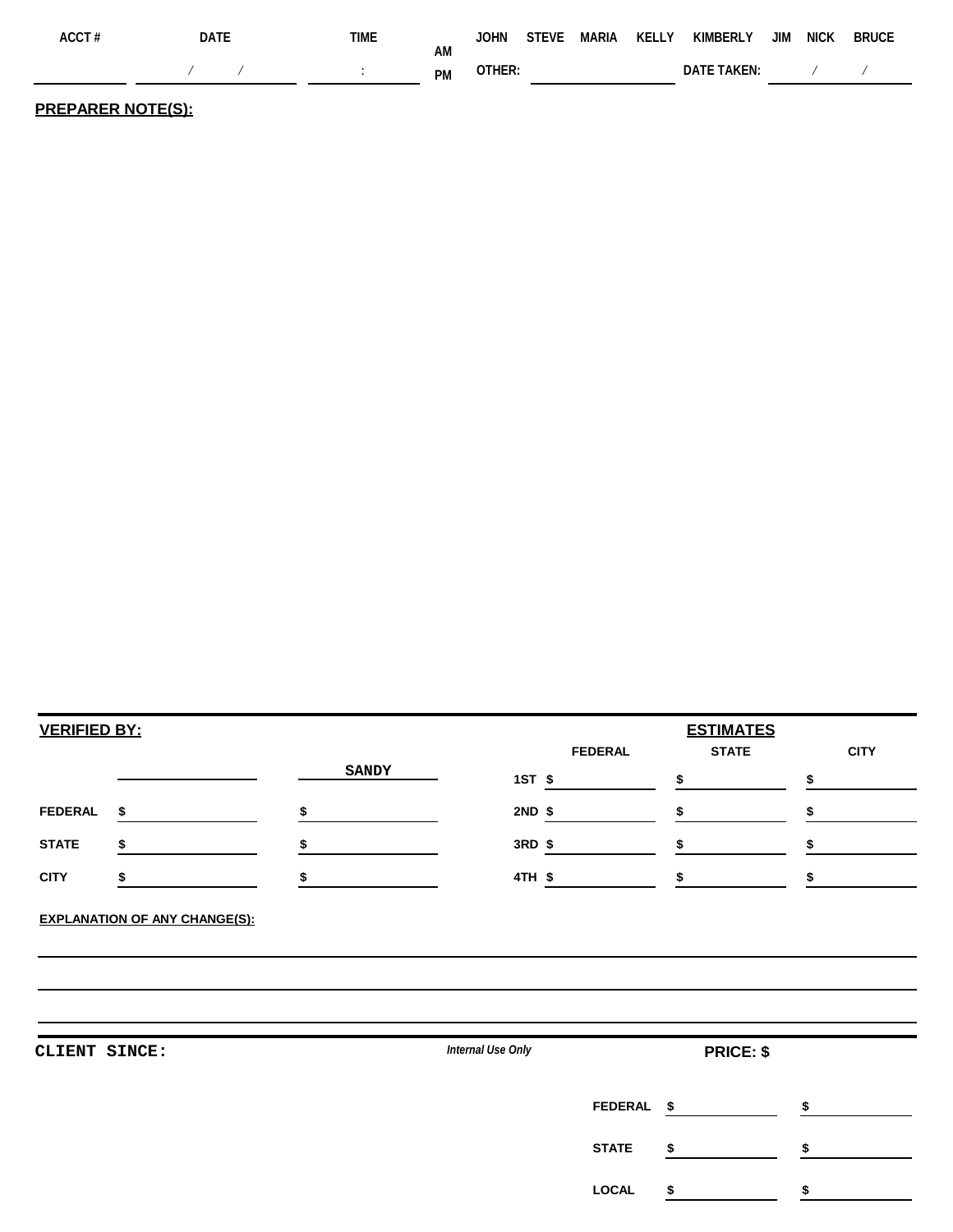

## **BANK ACCOUNT VERIFICATION**

**NAME(S): CLIENT ID:** 

If there are any changes, please make them on this form. Upon your review and verification that the information listed below is correct, sign and date at the bottom.

# **STEP I**

**I would like any refund directly deposited into one or both accounts listed below.**

**I would like any tax due paid electronically from the primary account listed below.**

**If "YES" to either question, complete Step II. Otherwise, skip Step II & sign at the bottom.**

### **STEP II**

You have indicated that you would like to receive a refund via direct deposit and/or make a tax payment via electronic funds withdrawal from your bank account(s). **Note that electronic funds can only be withdrawn from a primary account**. Make sure sufficient funds are available in the primary account.

Per IRS Security Summit requirements, please verify the following items: **1) Name of the Financial Institution; 2) Routing Transit Number; 3) Account Number; 4) Type of Account**.

In addition, if you are married and will be filing a joint income tax return, please indicate whether the account(s) listed below is/are a joint account(s).

| <b>PRIMARY ACCOUNT</b>              |                                                                                                                         |                                                                    |
|-------------------------------------|-------------------------------------------------------------------------------------------------------------------------|--------------------------------------------------------------------|
|                                     |                                                                                                                         |                                                                    |
|                                     |                                                                                                                         | Routing No. 2008. Account No. 2008. Account No. 2009. Account Type |
|                                     | $\Box$ My 2021 filing status will be Married Filing Jointly, and this is a JOINT account with my spouse.                |                                                                    |
|                                     |                                                                                                                         |                                                                    |
| <b>SECONDARY ACCOUNT (OPTIONAL)</b> |                                                                                                                         |                                                                    |
|                                     |                                                                                                                         |                                                                    |
|                                     |                                                                                                                         |                                                                    |
|                                     | $\Box$ My 2021 filing status will be <b>Married Filing Jointly</b> , and this is a <b>JOINT</b> account with my spouse. |                                                                    |
|                                     |                                                                                                                         |                                                                    |
|                                     |                                                                                                                         |                                                                    |
|                                     | <u> 1980 - Johann Stoff, deutscher Stoff, der Stoff, deutscher Stoff, der Stoff, der Stoff, der Stoff, der Stoff</u>    |                                                                    |
| Taxpayer Signature                  |                                                                                                                         | <b>DATE</b>                                                        |
|                                     |                                                                                                                         |                                                                    |
| Spouse (if applicable) Signature    |                                                                                                                         | <b>DATE</b>                                                        |